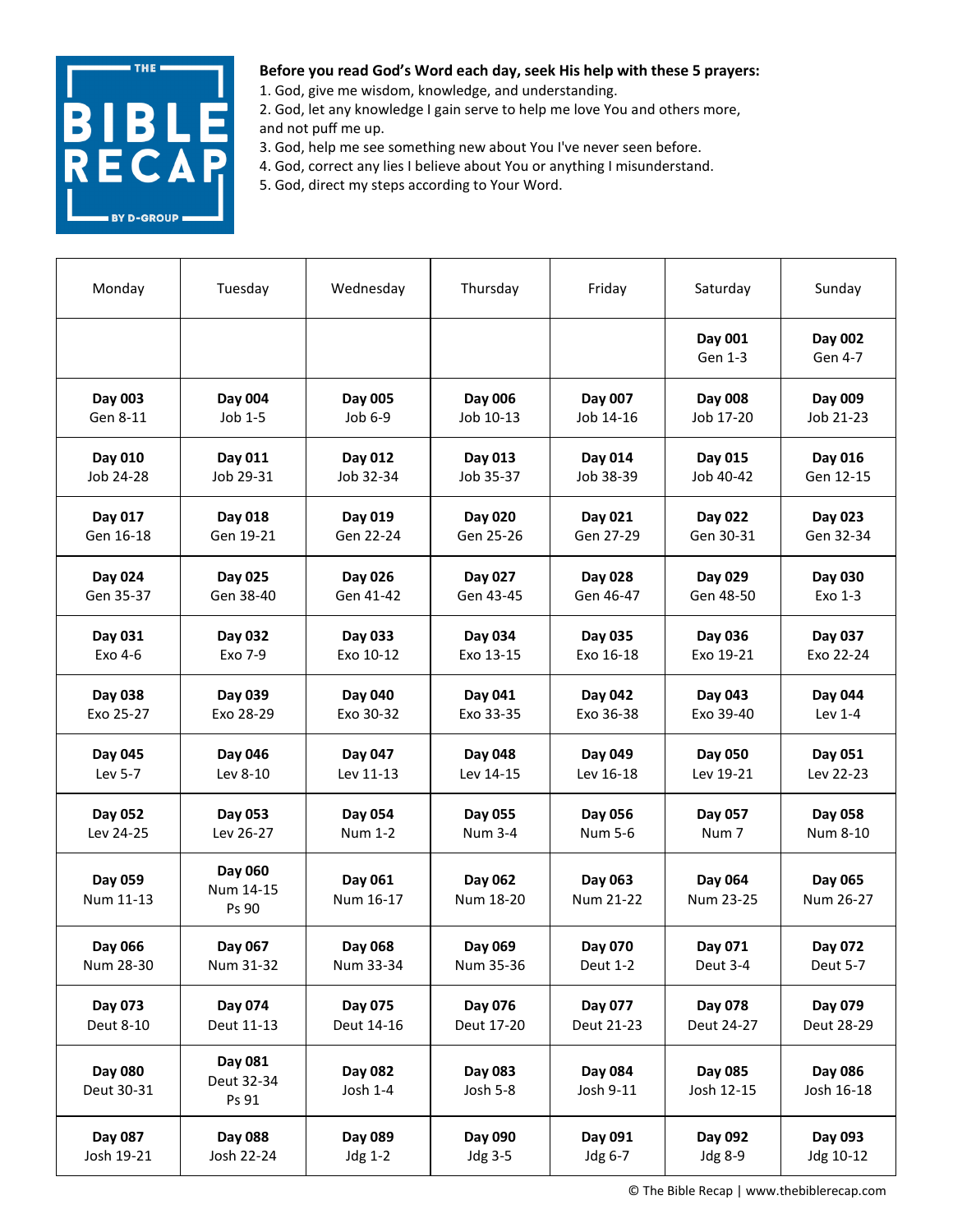

1. God, give me wisdom, knowledge, and understanding.

- 2. God, let any knowledge I gain serve to help me love You and others more, and not puff me up.
- 3. God, help me see something new about You I've never seen before.
- 4. God, correct any lies I believe about You or anything I misunderstand.
- 5. God, direct my steps according to Your Word.

| Monday                                     | Tuesday                          | Wednesday                                 | Thursday                                  | Friday                                        | Saturday                            | Sunday                                |
|--------------------------------------------|----------------------------------|-------------------------------------------|-------------------------------------------|-----------------------------------------------|-------------------------------------|---------------------------------------|
| Day 094<br>Jdg 13-15                       | Day 095<br>Jdg 16-18             | Day 096<br>Jdg 19-21                      | Day 097<br><b>Ruth 1-4</b>                | Day 098<br>1 Sam 1-3                          | Day 099<br>1 Sam 4-8                | Day 100<br>1 Sam 9-12                 |
| Day 101<br>1 Sam 13-14                     | Day 102<br>1 Sam 15-17           | Day 103<br>1 Sam 18-20<br>Ps 11, 59       | Day 104<br>1 Sam 21-24                    | Day 105<br>Ps 7, 27, 31,<br>34, 52            | Day 106<br>Ps 56, 120,<br>140 - 142 | Day 107<br>1 Sam 25-27                |
| Day 108<br>Ps 17, 35, 54,<br>63            | Day 109<br>1 Sam 28-31<br>Ps 18  | Day 110<br>Ps 121,<br>123-125,<br>128-130 | Day 111<br>2 Sam 1-4                      | Day 112<br>Ps 6, 8-10,<br>14, 16, 19,<br>21   | Day 113<br>1 Ch 1-2                 | Day 114<br>Ps 43-45, 49,<br>84-85, 87 |
| Day 115<br>1 Ch 3-5                        | Day 116<br>Ps 73, 77-78          | Day 117<br>1 Ch 6                         | Day 118<br>Ps 81, 88,<br>92-93            | Day 119<br>1 Ch 7-10                          | Day 120<br>Ps 102-104               | Day 121<br>2 Sam 5<br>1 Ch 11-12      |
| Day 122<br>Ps 133                          | Day 123<br>Ps 106-107            | Day 124<br>1 Ch 13-16                     | Day 125<br>Ps 1-2, 15,<br>22-24, 47, 68   | Day 126<br>Ps 89, 96,<br>100-101,<br>105, 132 | Day 127<br>2 Sam 6-7<br>1 Ch 17     | Day 128<br>Ps 25, 29, 33,<br>36, 39   |
| Day 129<br>2 Sa 8-9<br>1 Ch 18             | Day 130<br>Ps 50, 53, 60,<br>75  | Day 131<br>2 Sa 10<br>1 Ch 19<br>Ps 20    | Day 132<br>Ps 65-67,<br>69-70             | Day 133<br>2 Sam 11-12<br>1 Ch 20             | Day 134<br>Ps 32, 51, 86,<br>122    | Day 135<br>2 Sam 13-15                |
| Day 136<br>Ps 3-4, 12-13,<br>28, 55        | Day 137<br>2 Sam 16-18           | Day 138<br>Ps 26, 40, 58,<br>61-62, 64    | Day 139<br>2 Sam 19-21                    | Day 140<br>Ps 5, 38,<br>$41 - 42$             | Day 141<br>2 Sam 22-23<br>Ps 57     | Day 142<br>Ps 95, 97-99               |
| Day 143<br>2 Sam 24<br>1 Ch 21-22<br>Ps 30 | Day 144<br>Ps 108-110            | Day 145<br>1 Ch 23-25                     | Day 146<br>Ps 131,<br>138-139,<br>143-145 | Day 147<br>1 Ch 26-29<br>Ps 127               | Day 148<br>Ps 111-118               | Day 149<br>1 Kgs 1-2<br>Ps 37, 71, 94 |
| Day 150<br>Ps 119                          | Day 151<br>1 Kgs 3-4             | Day 152<br>2 Ch 1<br>Ps 72                | Day 153<br>Song 1-8                       | Day 154<br>Prov 1-3                           | Day 155<br>Prov 4-6                 | Day 156<br>Prov 7-9                   |
| Day 157<br>Prov 10-12                      | Day 158<br>Prov 13-15            | Day 159<br>Prov 16-18                     | Day 160<br>Prov 19-21                     | Day 161<br>Prov 22-24                         | Day 162<br>1 Kgs 5-6<br>2 Ch 2-3    | Day 163<br>1 Kgs 7<br>2 Ch 4          |
| Day 164<br>1 Kgs 8<br>2 Ch 5               | Day 165<br>2 Ch 6-7<br>Ps 136    | Day 166<br>Ps 134,<br>146-150             | Day 167<br>1 Kgs 9<br>2 Ch 8              | Day 168<br>Prov 25-26                         | Day 169<br>Prov 27-29               | Day 170<br>Ecc 1-6                    |
| Day 171<br>Ecc 7-12                        | Day 172<br>1 Kgs 10-11<br>2 Ch 9 | Day 173<br>Prov 30-31                     | Day 174<br>1 Kgs 12-14                    | Day 175<br>2 Ch 10-12                         | Day 176<br>1 Kgs 15<br>2 Ch 13-16   | Day 177<br>1 Kgs 16<br>2 Ch 17        |
| Day 178<br>1 Kgs 17-19                     | Day 179<br>1 Kgs 20-21           | Day 180<br>1 Kgs 22<br>2 Ch 18            | Day 181<br>2 Ch 19-23                     | Day 182<br>Oba 1<br>Ps 82-83                  | Day 183<br>2 Kgs 1-4                | Day 184<br>2 Kgs 5-8                  |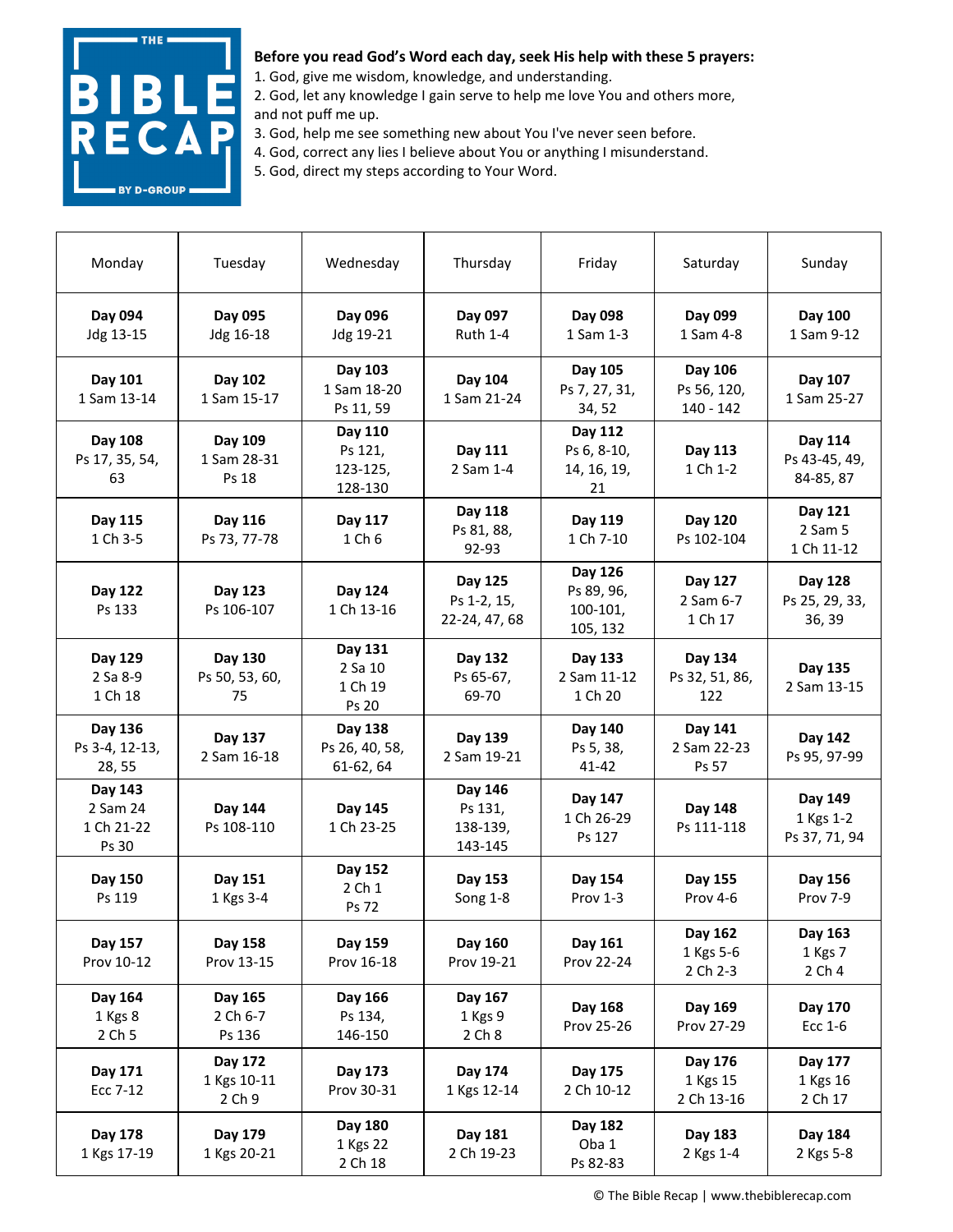

1. God, give me wisdom, knowledge, and understanding.

2. God, let any knowledge I gain serve to help me love You and others more, and not puff me up.

3. God, help me see something new about You I've never seen before.

4. God, correct any lies I believe about You or anything I misunderstand.

5. God, direct my steps according to Your Word.

| Monday                        | Tuesday                                    | Wednesday                      | Thursday                                 | Friday                               | Saturday                    | Sunday                                 |
|-------------------------------|--------------------------------------------|--------------------------------|------------------------------------------|--------------------------------------|-----------------------------|----------------------------------------|
| Day 185<br>2 Kgs 9-11         | Day 186<br>2 Kgs 12-13<br>2 Ch 24          | Day 187<br>2 Kgs 14<br>2 Ch 25 | Day 188<br>Jonah 1-4                     | Day 189<br>2 Kgs 15<br>2 Ch 26       | Day 190<br>$Isa 1-4$        | Day 191<br>Isa 5-8                     |
| Day 192<br>Amos 1-5           | Day 193<br>Amos 6-9                        | Day 194<br>2 Ch 27<br>Isa 9-12 | Day 195<br>Micah 1-7                     | Day 196<br>2 Ch 28<br>2 Kgs 16-17    | Day 197<br>Isa 13-17        | Day 198<br>Isa 18-22                   |
| Day 199<br>Isa 23-27          | Day 200<br>2 Kgs 18<br>2 Ch 29-31<br>Ps 48 | Day 201<br>Hosea 1-7           | Day 202<br>Hosea 8-14                    | Day 203<br>Isa 28-30                 | Day 204<br>Isa 31-34        | Day 205<br>Isa 35-36                   |
| Day 206<br>Isa 37-39<br>Ps 76 | Day 207<br>Isa 40-43                       | Day 208<br>Isa 44-48           | Day 209<br>2 Kgs 19<br>Ps 46, 80,<br>135 | Day 210<br>Isa 49-53                 | Day 211<br>Isa 54-58        | Day 212<br>Isa 59-63                   |
| Day 213<br>Isa 64-66          | Day 214<br>2 Kgs 20-21                     | Day 215<br>2 Ch 32-33          | Day 216<br>Nahum 1-3                     | Day 217<br>2 Kgs 22-23<br>2 Ch 34-35 | Day 218<br>Zeph 1-3         | Day 219<br>Jer 1-3                     |
| Day 220<br>Jer 4-6            | Day 221<br>Jer 7-9                         | Day 222<br>Jer 10-13           | Day 223<br>Jer 14-17                     | Day 224<br>Jer 18-22                 | Day 225<br>Jer 23-25        | Day 226<br>Jer 26-29                   |
| Day 227<br>Jer 30-31          | <b>Day 228</b><br>Jer 32-34                | Day 229<br>Jer 35-37           | Day 230<br>Jer 38-40<br>Ps 74, 79        | Day 231<br>2 Kgs 24-25<br>2 Ch 36    | Day 232<br>Hab 1-3          | Day 233<br>Jer 41-45                   |
| Day 234<br>Jer 46-48          | Day 235<br>Jer 49-50                       | Day 236<br>Jer 51-52           | Day 237<br>Lam 1-2                       | Day 238<br>Lam 3-5                   | Day 239<br><b>Ezek 1-4</b>  | Day 240<br>Ezek 5-8                    |
| Day 241<br>Ezek 9-12          | Day 242<br>Ezek 13-15                      | Day 243<br>Ezek 16-17          | Day 244<br>Ezek 18-20                    | Day 245<br>Ezek 21-22                | Day 246<br>Ezek 23-24       | Day 247<br>Ezek 25-27                  |
| Day 248<br>Ezek 28-30         | Day 249<br>Ezek 31-33                      | Day 250<br>Ezek 34-36          | Day 251<br>Ezek 37-39                    | Day 252<br>Ezek 40-42                | Day 253<br>Ezek 43-45       | Day 254<br>Ezek 46-48                  |
| Day 255<br>Joel 1-3           | Day 256<br>Dan 1-3                         | Day 257<br>Dan 4-6             | Day 258<br>Dan 7-9                       | Day 259<br>Dan 10-12                 | Day 260<br>Ezra 1-3         | Day 261<br>Ezra 4-6<br>Ps 137          |
| Day 262<br><b>Hag 1-2</b>     | Day 263<br>Zec 1-4                         | Day 264<br>Zec 5-9             | Day 265<br>Zec 10-14                     | Day 266<br>Esther 1-5                | Day 267<br>Esther 6-10      | Day 268<br>Ezra 7-10                   |
| Day 269<br>Neh 1-5            | Day 270<br>Neh 6-7                         | Day 271<br>Neh 8-10            | Day 272<br>Neh 11-13<br>Ps 126           | Day 273<br>Mal 1-4                   | Day 274<br>Luke 1<br>John 1 | Day 275<br>Matt 1<br>Luke 2            |
| Day 276<br>Matt 2             | Day 277<br>Matt 3<br>Mark 1<br>Luke 3      | Day 278<br>Matt 4<br>Luke 4-5  | Day 279<br>John 2-4                      | Day 280<br>Matt 8<br>Mark 2          | Day 281<br>John 5           | Day 282<br>Matt 12<br>Mark 3<br>Luke 6 |

© The Bible Recap | www.thebiblerecap.com